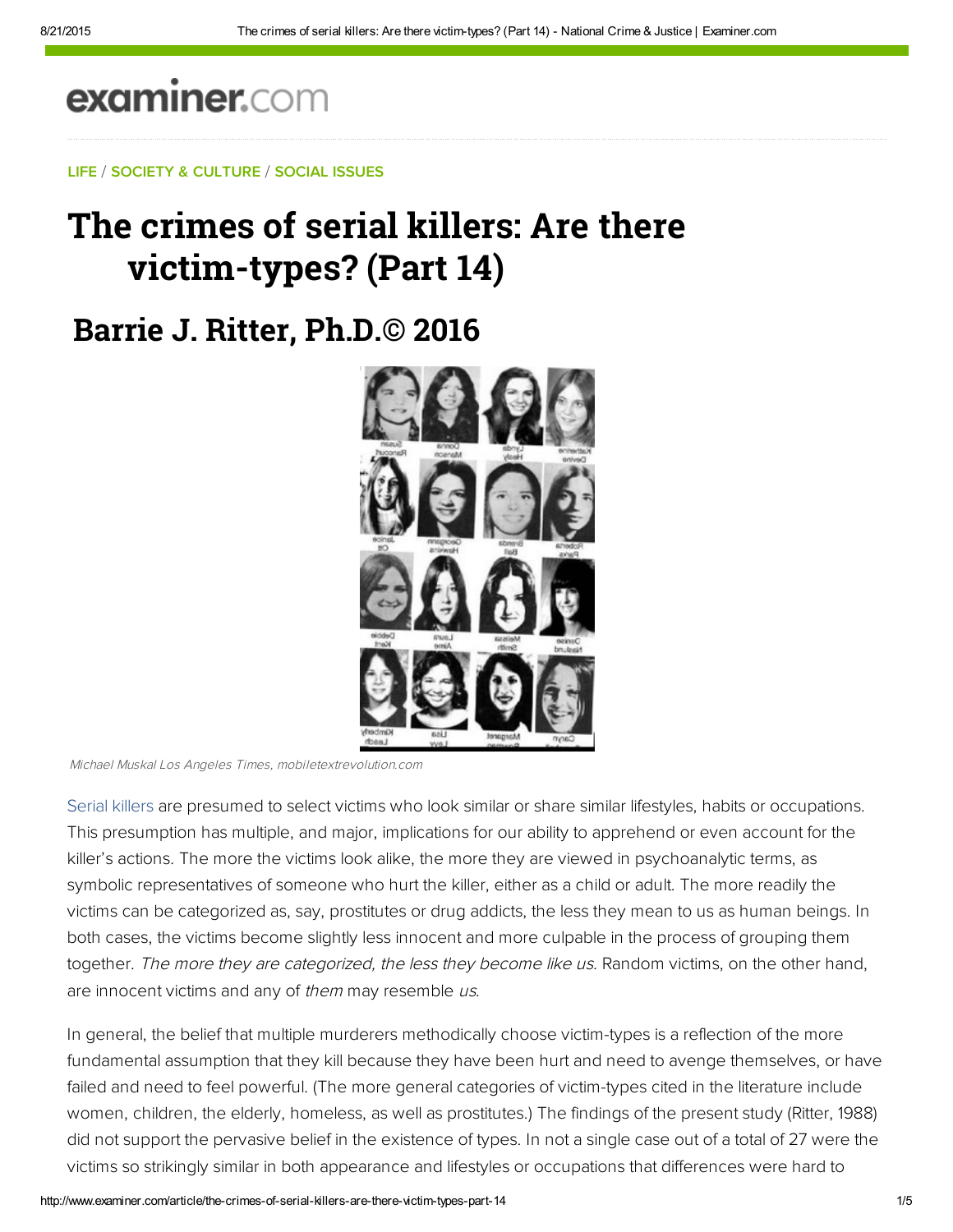detect.

This was true even for the [Ted Bundy](https://en.wikipedia.org/wiki/Ted_Bundy) case, where the victims were not nearly as similar as Ann Rule (U.S. Congress, 1984, p. 15) claimed when she said Bundy looked for "slim, pretty young women with long dark hair parted in the middle." Most, but not all, of his victims were young, white college co-eds. What is rarely mentioned is the fact that most co-eds of the 1970s wore their hair long and parted in the middle. This description is about as distinctive as it would be if one were to describe male victims of a killer of the 1950s as wearing their hair short. Further, when Bundy was asked whether his victims shared some detectable vulnerability, he responded that this was *not* the case, that selection was all a matter of opportunity.

A similar situation developed with New York's "Son of Sam." Both during and subsequent to the murders, much was made of the symbolic significance of the victim-type and the relationship of this to the killer's "real" motives. During the murders, careful attention was paid to the subtle signs and characteristics of each victim, for these were the "stimuli" that would lead to the killer. Or as Dr. Emanuel Hammer, a leading forensic psychologist and former director of the Psychological Section of New York County Criminal Court put it: "The common denominator is that the victim must be a symbolic representation very vital and important to the killer's life" (Carpozi, Jr., 1977, p. 246).

Such stimuli could be something as obvious as hair length and color. It remains a widely held belief that the victims almost all had long, dark hair. They did not. Under interrogation by police, [David Berkowitz w](http://bit.ly/dDyhyj)as asked whether he was attracted to girls with this description. The question provoked laughter from the suspect, who responded that, "Hair had nothing to do with what I did" (Carpozi, Jr., 1977, p. 299). Indeed, it is improbable, if not impossible, for hair or any other such stimulus to have been the trigger for the killings: Berkowitz usually struck at night at victims he could barely see, particularly when they were inside their cars. And, as we will see in the next article, Berkowitz could not possibly have stalked his victims.

Out of 27 cases, 20 (or 74 percent), could not be categorized as involving the selection of a victim-type. In the other 7 cases, the similarities among the victims outweighed the differences, and, together with the stated or implied intent of the killer, the similarities constituted the selection of a victim-type. Two such cases (Dean Corll and [John Wayne Gacy\)](https://en.wikipedia.org/wiki/John_Wayne_Gacy) involved the explicit desire on the part of the killer for victims who were young, white and male.

The [Juan Corona a](http://bit.ly/Ka9mRA)nd [Wayne Williams c](https://en.wikipedia.org/wiki/Wayne_Williams)ases also involved almost all male victims, from two different but equally vulnerable populations. These were, respectively, middle-aged, itinerant farm workers, homeless, drinkers and white with two exceptions; and, in the Williams case, poor blacks who ranged from children to adults – but included two females. Other than a possible bigotry motive, there is still no explanation as to why the killers selected their victims, if indeed there was such a selection.

The remaining three cases ([Charles Schmid](http://murderpedia.org/male.S/s/schmid-charles-howard.htm), [George Smith](https://en.wikipedia.org/wiki/George_Joseph_Smith) and [Henri Landru\)](https://en.wikipedia.org/wiki/Henri_D%C3%A9sir%C3%A9_Landru) involved, with one exception, female victims. Schmid killed young white girls whom he knew; they were different and he had differing reasons for killing them. The latter two cases were "ladykillers," and with such "killers for profit, women victims were necessary with the marriage-proposal gambits of Smith and Landru" (Dickson, 1958, p. 207).

In addition to the finding that the majority of multiple murders involved relatively diverse victims, it was found that such victims could not readily be categorized. The victims were not women who possessed some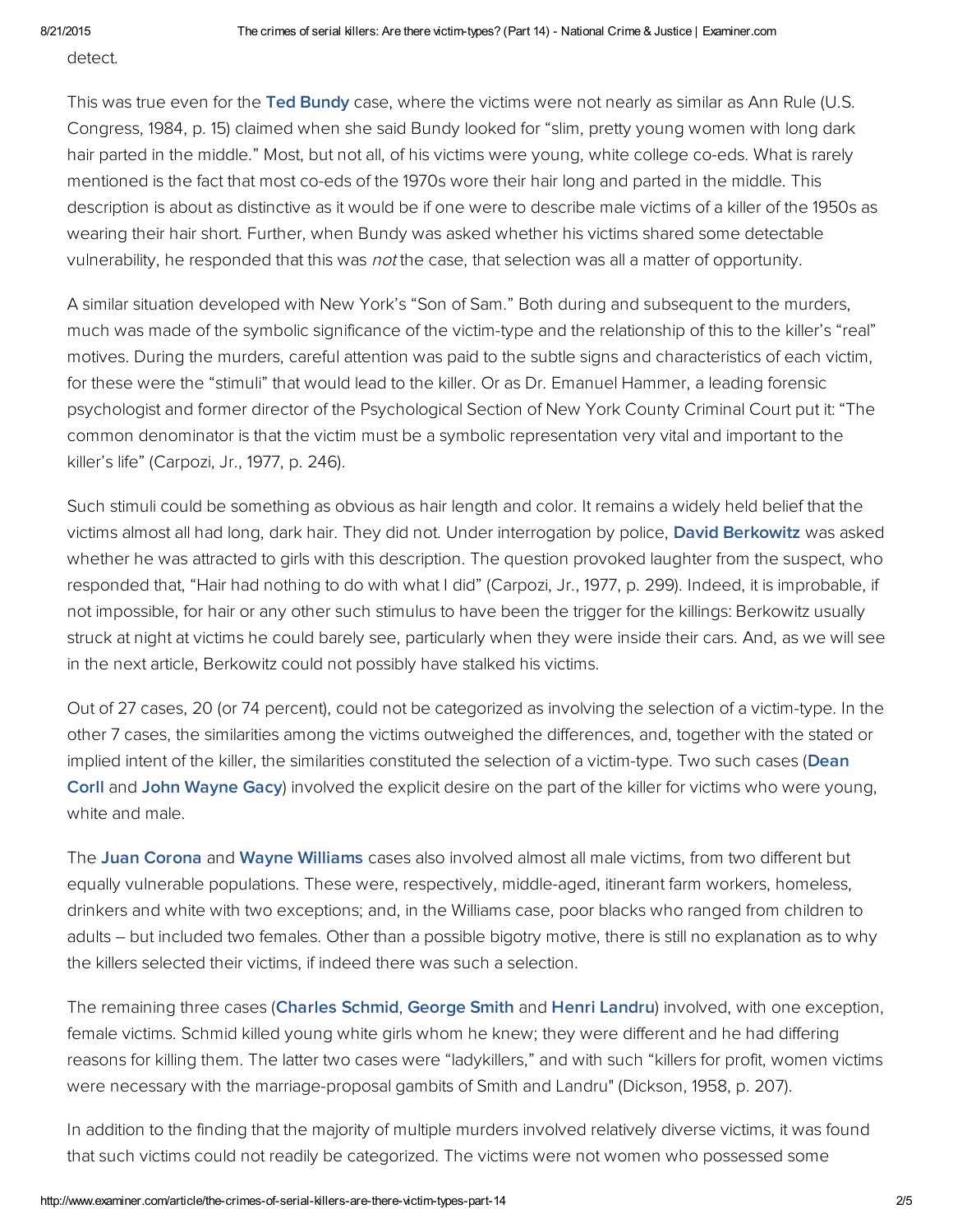#### 8/21/2015 The crimes of serial killers: Are there victim-types? (Part 14) - National Crime & Justice | Examiner.com

symbolic or psychological significance to the killer, for in 18 out of 27 cases, or 67 percent, anywhere from 1 to all the victims were male. And these males were not found to be primarily the very old or very young. Even the so-called Atlanta "child killings" included adults who were bigger and stronger than Williams – who was convicted for the killing of two adults. Many of the victims of the two female murderers, [Kate Bender](http://www.kshs.org/kansapedia/kate-bender/11980) and [Belle Gunness,](https://en.wikipedia.org/wiki/Belle_Gunness) were men who were strong, healthy and relatively young.

Rarely could all the victims fit into a category such as prostitutes, homosexuals or transients – because the victims were not all weak and/or vulnerable people, separate from everyone else and possessing some psychological significance in and of themselves.

In the next article, we explore the methods used by serial murderers to obtain their victims.

### SUGGESTED LINKS

- [The crimes of serial killers: Motives, continued \(Part 13\)](http://www.ritterhomicideresearch.com/articles/Part-13.pdf)
- [The crimes of serial killers: Motives \(Part 12\)](http://www.ritterhomicideresearch.com/articles/Part-12.pdf)
- [The crimes of serial killers: Link between murderers and victims \(Part 11\)](http://www.ritterhomicideresearch.com/articles/Part-11.pdf)
- [Part 10. Serial killers: The Crimes](http://www.ritterhomicideresearch.com/articles/Part-10.pdf)
- Part 9. **[Their eyes change color: Bundy and Collins](http://www.ritterhomicideresearch.com/articles/Part-9.pdf)**